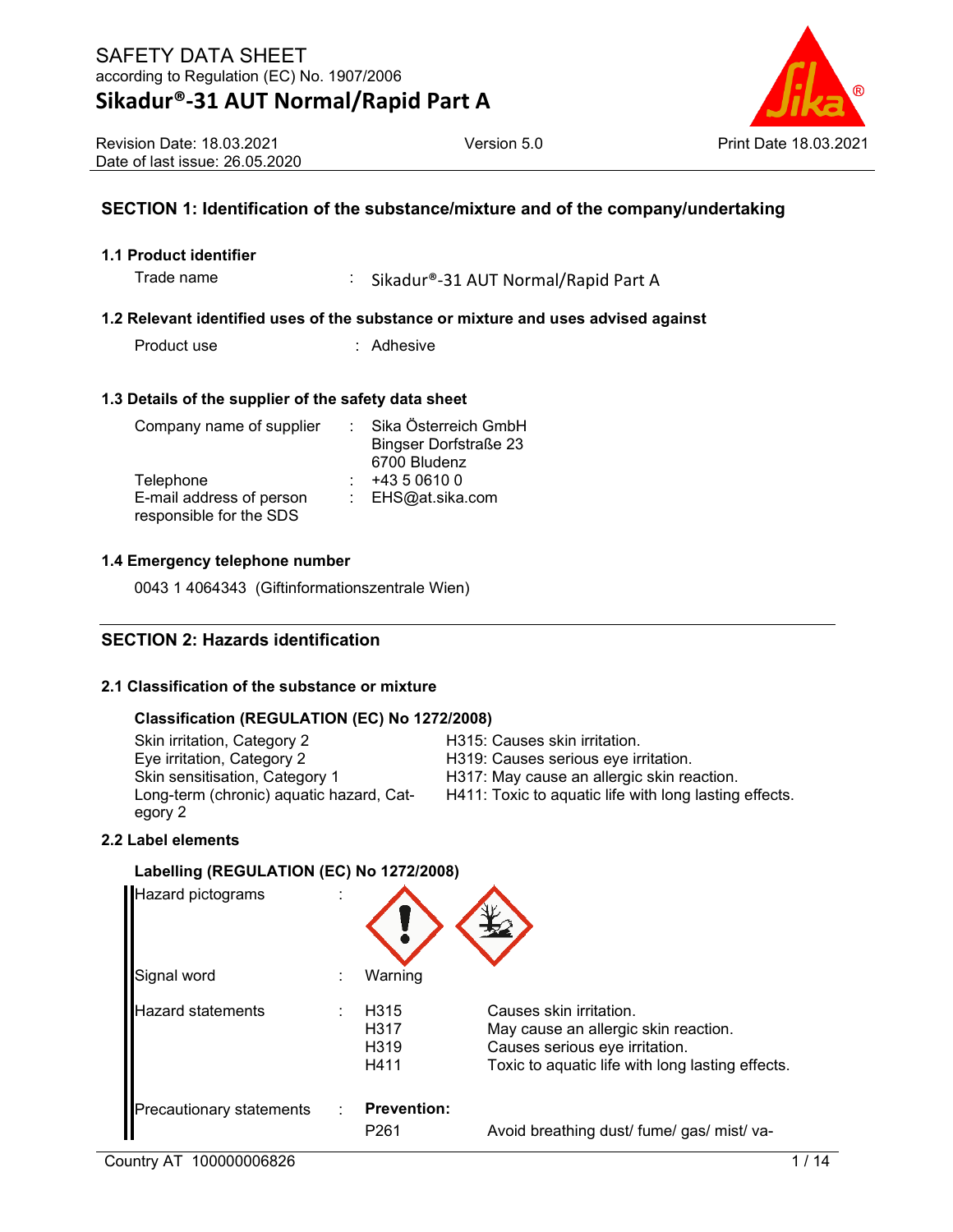## **Sikadur®-31 AUT Normal/Rapid Part A**



Revision Date: 18.03.2021 Date of last issue: 26.05.2020

| P <sub>264</sub><br>P <sub>273</sub><br>P <sub>280</sub> | pours/spray.<br>Wash skin thoroughly after handling.<br>Avoid release to the environment.<br>Wear protective gloves/ eye protection/ face<br>protection. |
|----------------------------------------------------------|----------------------------------------------------------------------------------------------------------------------------------------------------------|
| Response:                                                |                                                                                                                                                          |
| $P333 + P313$                                            | If skin irritation or rash occurs: Get medical<br>advice/ attention.                                                                                     |
| P391                                                     | Collect spillage.                                                                                                                                        |

#### **Hazardous components which must be listed on the label:**

bis-[4-(2,3-epoxipropoxi)phenyl]propane oxirane, mono[(C12-14-alkyloxy)methyl] derivs.

#### **2.3 Other hazards**

This substance/mixture contains no components considered to be either persistent, bioaccumulative and toxic (PBT), or very persistent and very bioaccumulative (vPvB) at levels of 0.1% or higher.

Ecological information: The substance/mixture does not contain components considered to have endocrine disrupting properties according to REACH Article 57(f) or Commission Delegated regulation (EU) 2017/2100 or Commission Regulation (EU) 2018/605 at levels of 0.1% or higher.

Toxicological information: The substance/mixture does not contain components considered to have endocrine disrupting properties according to REACH Article 57(f) or Commission Delegated regulation (EU) 2017/2100 or Commission Regulation (EU) 2018/605 at levels of 0.1% or higher.

#### **SECTION 3: Composition/information on ingredients**

#### **3.2 Mixtures**

## **Components**

| Chemical name                                 | CAS-No.<br>EC-No.<br>Registration number                   | Classification                                                                                                                                                                                          | Concentration<br>(% w/w) |
|-----------------------------------------------|------------------------------------------------------------|---------------------------------------------------------------------------------------------------------------------------------------------------------------------------------------------------------|--------------------------|
| $bis-[4-(2,3-$<br>epoxipropoxi)phenyl]propane | 1675-54-3<br>216-823-5<br>01-2119456619-26-<br><b>XXXX</b> | Skin Irrit. 2; H315<br>Eye Irrit. 2; H319<br>Skin Sens. 1; H317<br>Aquatic Chronic 2;<br>H411<br>specific concentration<br>limit<br>Eye Irrit. 2; H319<br>$>= 5 \%$<br>Skin Irrit. 2; H315<br>$>= 5 \%$ | $>= 20 - 25$             |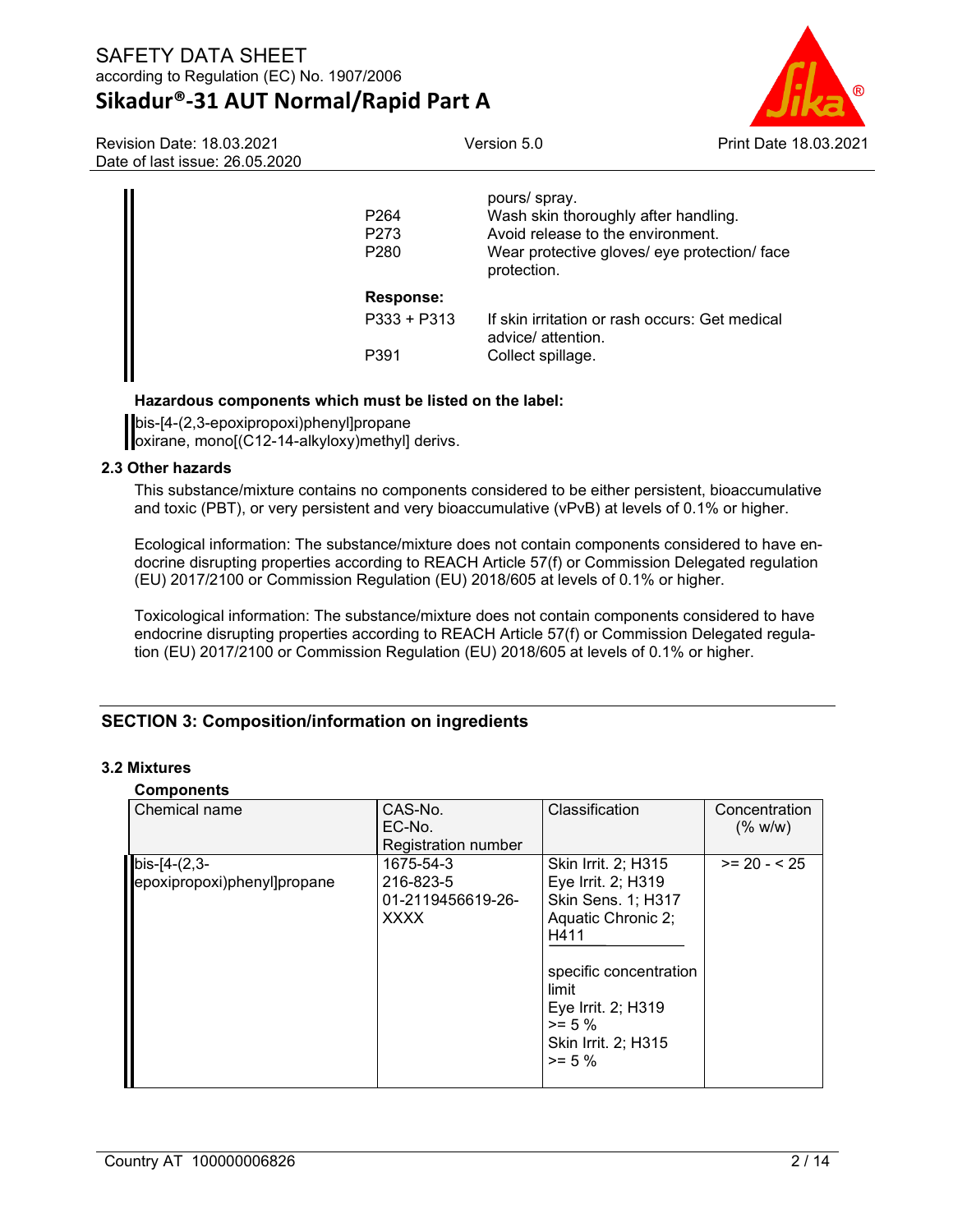### SAFETY DATA SHEET according to Regulation (EC) No. 1907/2006 **Sikadur®-31 AUT Normal/Rapid Part A**



| Revision Date: 18.03.2021      |
|--------------------------------|
| Date of last issue: 26.05.2020 |

| oxirane, mono[(C12-14-<br>alkyloxy)methyl] derivs.                                 | 68609-97-2<br>271-846-8<br>01-2119485289-22-<br><b>XXXX</b> | Skin Irrit. 2; H315<br><b>Skin Sens. 1; H317</b>                                                  | $>= 1 - 2.5$ |
|------------------------------------------------------------------------------------|-------------------------------------------------------------|---------------------------------------------------------------------------------------------------|--------------|
| (1-methylethyl)-1,1'-biphenyl<br>Contains:<br>diisopropyl-1,1'-biphenyl $>= 9.9 %$ | 25640-78-2<br>247-156-8<br>01-2119982993-17-<br><b>XXXX</b> | Eye Irrit. 2; H319<br>Asp. Tox. 1; H304<br>Aquatic Acute 1;<br>H400<br>Aquatic Chronic 1;<br>H410 | $>= 1 - 2.5$ |

For explanation of abbreviations see section 16.

#### **SECTION 4: First aid measures**

#### **4.1 Description of first aid measures**

| General advice                                                  |   | Move out of dangerous area.<br>Consult a physician.<br>Show this safety data sheet to the doctor in attendance.                                                                 |
|-----------------------------------------------------------------|---|---------------------------------------------------------------------------------------------------------------------------------------------------------------------------------|
| If inhaled                                                      | ÷ | Move to fresh air.<br>Consult a physician after significant exposure.                                                                                                           |
| In case of skin contact                                         |   | Take off contaminated clothing and shoes immediately.<br>Wash off with soap and plenty of water.<br>If symptoms persist, call a physician.                                      |
| In case of eye contact                                          |   | Immediately flush eye(s) with plenty of water.<br>Remove contact lenses.<br>Keep eye wide open while rinsing.<br>If eye irritation persists, consult a specialist.              |
| If swallowed                                                    |   | Do not induce vomiting without medical advice.<br>Rinse mouth with water.<br>Do not give milk or alcoholic beverages.<br>Never give anything by mouth to an unconscious person. |
| 4.2 Most important symptoms and effects, both acute and delayed |   |                                                                                                                                                                                 |
| Symptoms                                                        |   | Allergic reactions<br>Excessive lachrymation<br>Erythema<br><b>Dermatitis</b><br>See Section 11 for more detailed information on health effects<br>and symptoms.                |
| <b>Risks</b>                                                    |   | irritant effects<br>sensitising effects<br>Causes skin irritation.<br>May cause an allergic skin reaction.<br>Causes serious eye irritation.                                    |
| Country AT 100000006826                                         |   | 3/14                                                                                                                                                                            |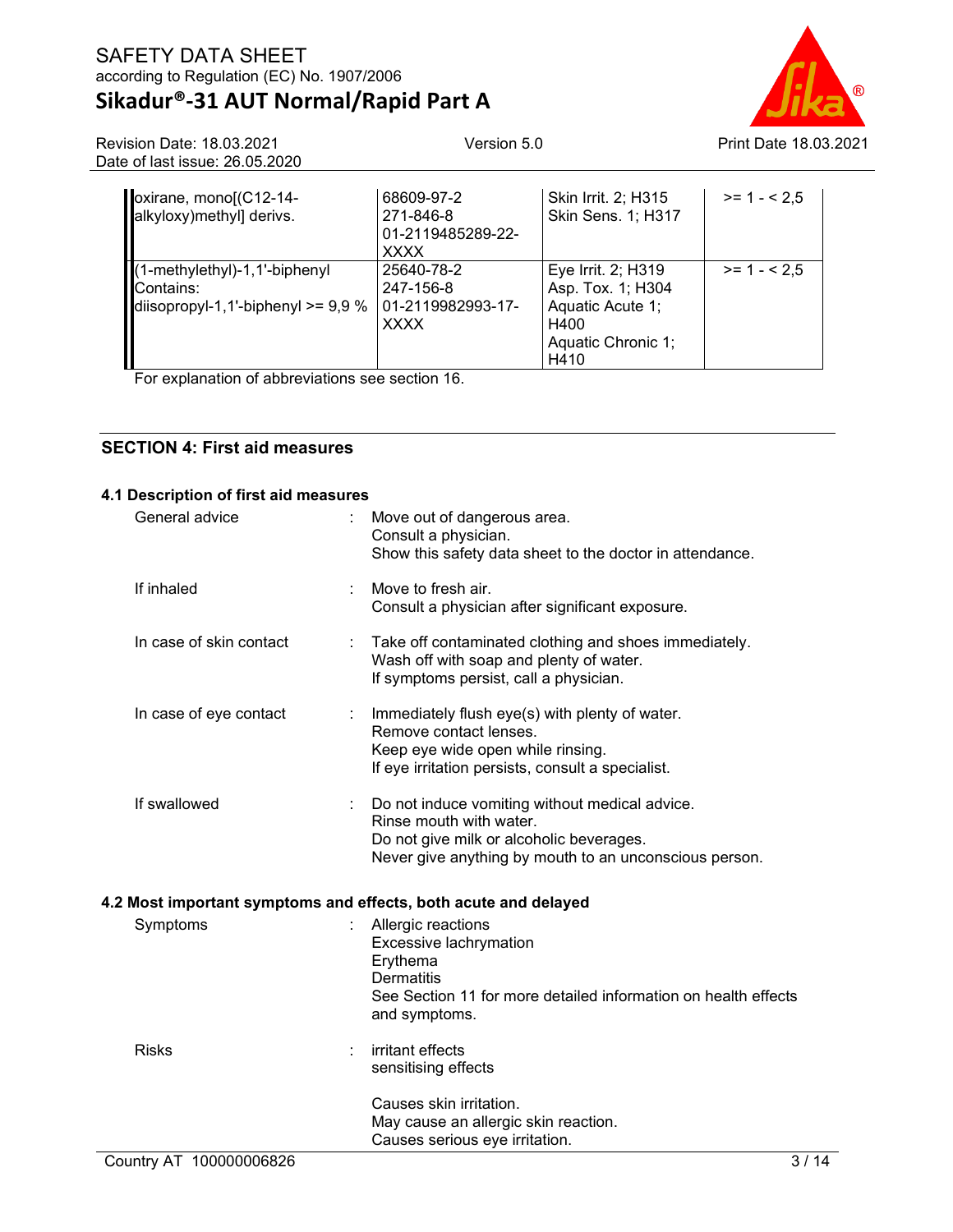## **Sikadur®-31 AUT Normal/Rapid Part A**



Revision Date: 18.03.2021 Date of last issue: 26.05.2020

| 4.3 Indication of any immediate medical attention and special treatment needed |
|--------------------------------------------------------------------------------|
|--------------------------------------------------------------------------------|

Treatment : Treat symptomatically.

#### **SECTION 5: Firefighting measures**

| 5.1 Extinguishing media<br>Suitable extinguishing media : | In case of fire, use water/water spray/water jet/carbon diox-<br>ide/sand/foam/alcohol resistant foam/chemical powder for<br>extinction.                                                                                      |
|-----------------------------------------------------------|-------------------------------------------------------------------------------------------------------------------------------------------------------------------------------------------------------------------------------|
| 5.2 Special hazards arising from the substance or mixture |                                                                                                                                                                                                                               |
| fighting                                                  | Specific hazards during fire- : Do not allow run-off from fire fighting to enter drains or water<br>courses.                                                                                                                  |
| ucts                                                      | Hazardous combustion prod- : No hazardous combustion products are known                                                                                                                                                       |
| 5.3 Advice for firefighters                               |                                                                                                                                                                                                                               |
| Special protective equipment :<br>for firefighters        | In the event of fire, wear self-contained breathing apparatus.                                                                                                                                                                |
| Further information                                       | Collect contaminated fire extinguishing water separately. This<br>must not be discharged into drains.<br>Fire residues and contaminated fire extinguishing water must<br>be disposed of in accordance with local regulations. |

#### **SECTION 6: Accidental release measures**

| Personal precautions                                     | 6.1 Personal precautions, protective equipment and emergency procedures<br>$\therefore$ Use personal protective equipment.<br>Deny access to unprotected persons. |
|----------------------------------------------------------|-------------------------------------------------------------------------------------------------------------------------------------------------------------------|
| 6.2 Environmental precautions                            |                                                                                                                                                                   |
| Environmental precautions                                | : Do not flush into surface water or sanitary sewer system.<br>If the product contaminates rivers and lakes or drains inform<br>respective authorities.           |
| 6.3 Methods and material for containment and cleaning up |                                                                                                                                                                   |
| Methods for cleaning up                                  | Soak up with inert absorbent material (e.g. sand, silica gel,<br>acid binder, universal binder, sawdust).<br>Keep in suitable, closed containers for disposal.    |
| 6.4 Reference to other sections                          |                                                                                                                                                                   |

For personal protection see section 8.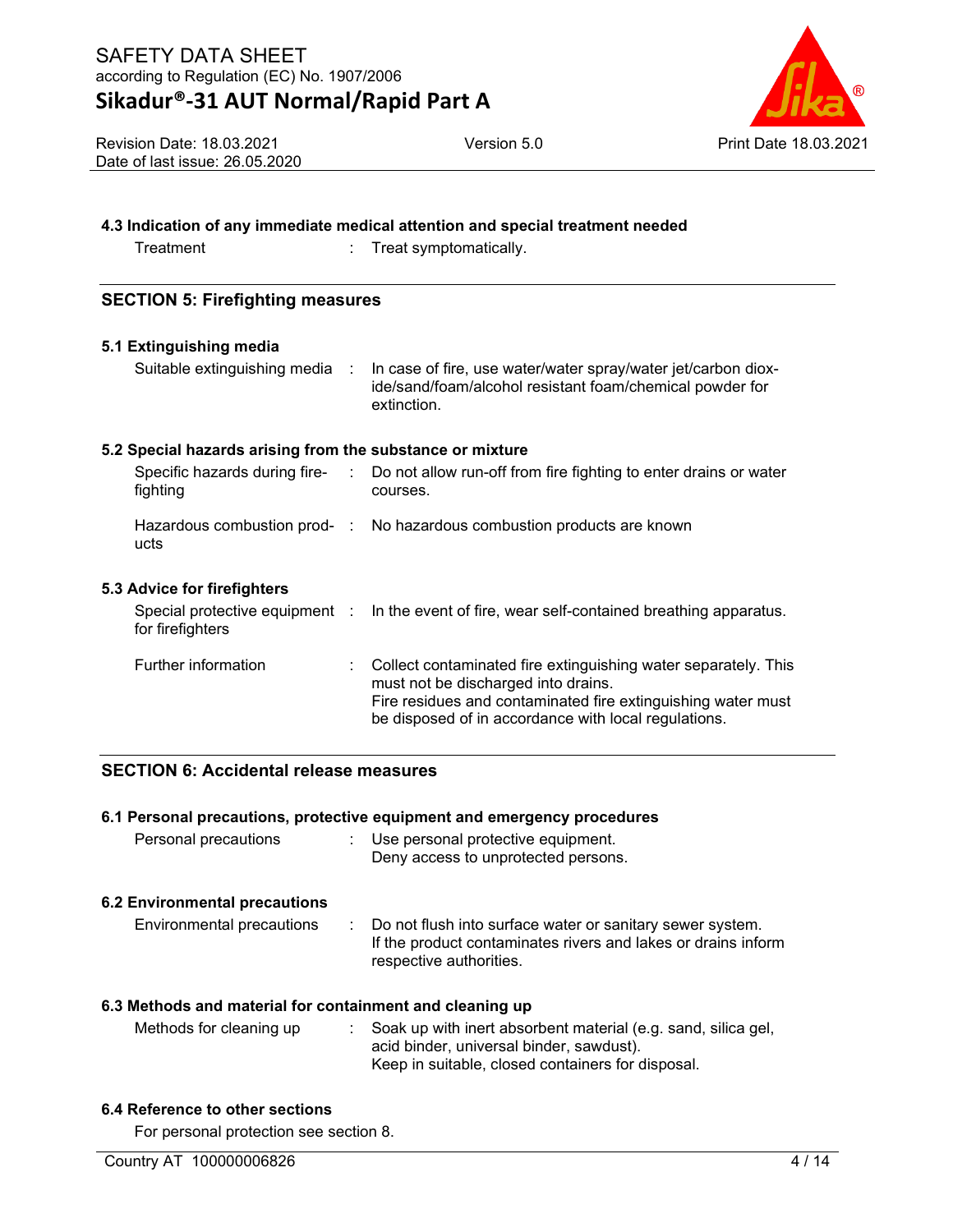## **Sikadur®-31 AUT Normal/Rapid Part A**

Revision Date: 18.03.2021 Date of last issue: 26.05.2020



#### **SECTION 7: Handling and storage**

#### **7.1 Precautions for safe handling**

| Advice on safe handling                                          | Do not breathe vapours or spray mist.                                                                                                                                                                      |
|------------------------------------------------------------------|------------------------------------------------------------------------------------------------------------------------------------------------------------------------------------------------------------|
|                                                                  | Avoid exceeding the given occupational exposure limits (see                                                                                                                                                |
|                                                                  | section 8).<br>Do not get in eyes, on skin, or on clothing.                                                                                                                                                |
|                                                                  | For personal protection see section 8.                                                                                                                                                                     |
|                                                                  | Persons with a history of skin sensitisation problems or asth-<br>ma, allergies, chronic or recurrent respiratory disease should<br>not be employed in any process in which this mixture is being<br>used. |
|                                                                  | Smoking, eating and drinking should be prohibited in the ap-                                                                                                                                               |
|                                                                  | plication area.                                                                                                                                                                                            |
|                                                                  | Follow standard hygiene measures when handling chemical<br>products                                                                                                                                        |
| Advice on protection against :<br>fire and explosion             | Normal measures for preventive fire protection.                                                                                                                                                            |
| Hygiene measures                                                 | Handle in accordance with good industrial hygiene and safety<br>practice. When using do not eat or drink. When using do not<br>smoke. Wash hands before breaks and at the end of workday.                  |
| 7.2 Conditions for safe storage, including any incompatibilities |                                                                                                                                                                                                            |
| Requirements for storage<br>areas and containers                 | Keep container tightly closed in a dry and well-ventilated<br>place. Store in accordance with local regulations.                                                                                           |
| Storage class (TRGS 510)                                         | : 10, Combustible liquids                                                                                                                                                                                  |
| Further information on stor-<br>age stability                    | No decomposition if stored and applied as directed.                                                                                                                                                        |
| 7.3 Specific end use(s)                                          |                                                                                                                                                                                                            |
|                                                                  |                                                                                                                                                                                                            |

#### **SECTION 8: Exposure controls/personal protection**

#### **8.1 Control parameters**

Contains no substances with occupational exposure limit values.

#### **8.2 Exposure controls**

| Personal protective equipment |                                                                                                                                                                                                                  |
|-------------------------------|------------------------------------------------------------------------------------------------------------------------------------------------------------------------------------------------------------------|
| Eye protection                | Safety glasses with side-shields conforming to EN166<br>Eye wash bottle with pure water                                                                                                                          |
| Hand protection               | : Chemical-resistant, impervious gloves complying with an ap-<br>proved standard must be worn at all times when handling<br>chemical products. Reference number EN 374. Follow manu-<br>facturer specifications. |
|                               |                                                                                                                                                                                                                  |

Suitable for short time use or protection against splashes: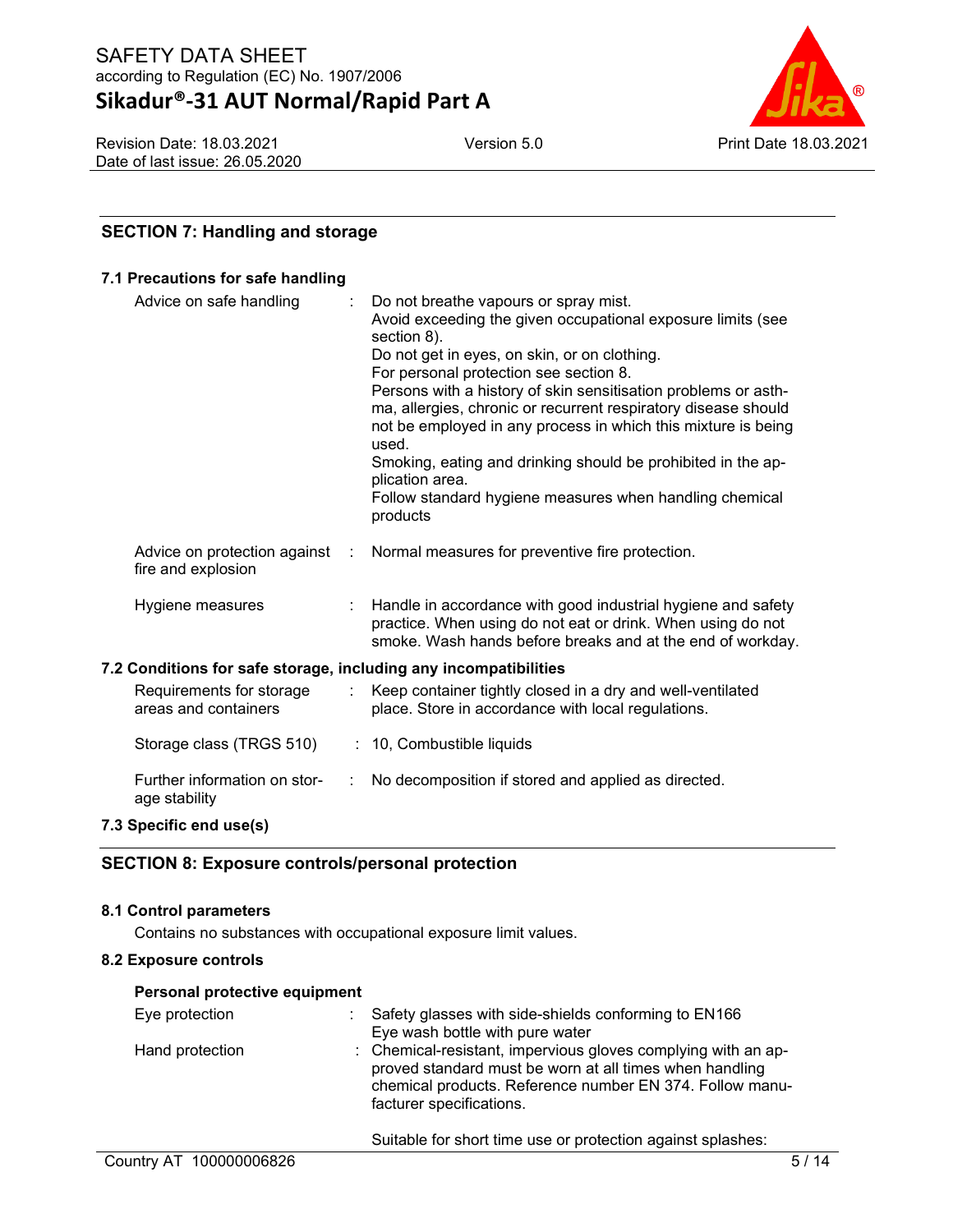### **Sikadur®-31 AUT Normal/Rapid Part A**



| <b>Revision Date: 18.03.2021</b><br>Date of last issue: 26.05.2020 | Version 5.0                                                                                                                                                                                                                                          | Print Date 18.03 |
|--------------------------------------------------------------------|------------------------------------------------------------------------------------------------------------------------------------------------------------------------------------------------------------------------------------------------------|------------------|
|                                                                    | Butyl rubber/nitrile rubber gloves (> 0,1 mm)<br>Contaminated gloves should be removed.<br>Suitable for permanent exposure:<br>Viton gloves (0.4 mm),<br>breakthrough time > 30 min.                                                                 |                  |
| Skin and body protection<br>Respiratory protection                 | Protective clothing (e.g. Safety shoes acc. to EN ISO 20345,<br>long-sleeved working clothing, long trousers). Rubber aprons<br>and protective boots are additionaly recommended for mixing<br>and stirring work.<br>: No special measures required. |                  |
| <b>Environmental exposure controls</b>                             |                                                                                                                                                                                                                                                      |                  |
| General advice                                                     | : Do not flush into surface water or sanitary sewer system.<br>If the product contaminates rivers and lakes or drains inform<br>respective authorities.                                                                                              |                  |

#### **SECTION 9: Physical and chemical properties**

## Physical state : liquid Appearance : paste Colour : grey Odour : epoxy-like : No data available pH  $\qquad \qquad \vdots \qquad \text{Not applicable substance/mixture is non-soluble (in water)}$ Melting point/range / Freezing : point No data available Boiling point/boiling range : No data available Flash point : > 101 °C Method: closed cup Evaporation rate : No data available Flammability (solid, gas) : No data available Upper explosion limit / Upper : No data available flammability limit Lower explosion limit / Lower : flammability limit No data available Vapour pressure : 0,01 hPa Relative vapour density : No data available Density : ca. 1,94 g/cm3 (20 °C) Solubility(ies)

#### **9.1 Information on basic physical and chemical properties**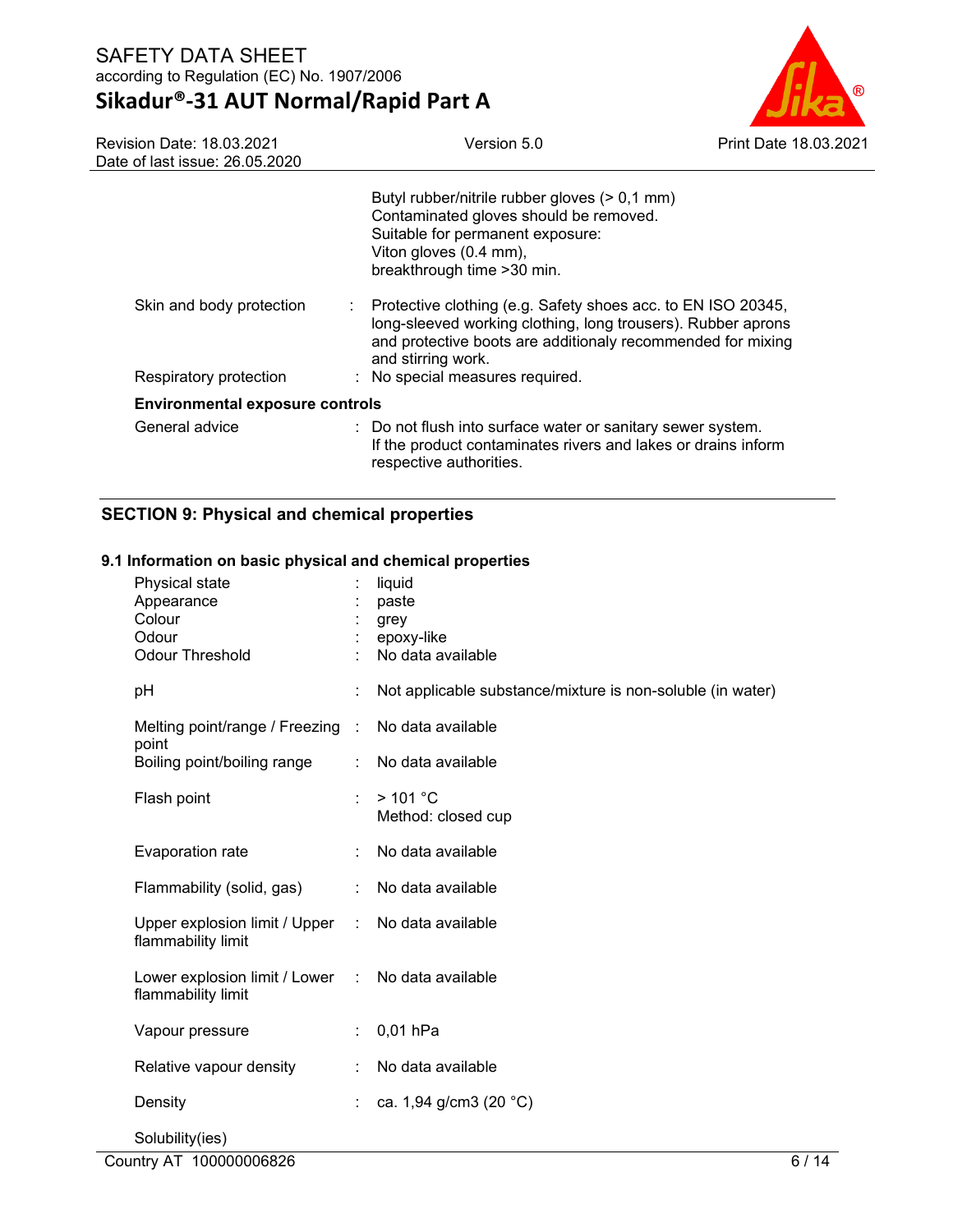# **Sikadur®-31 AUT Normal/Rapid Part A**

Version 5.0 Print Date 18.03.2021

Revision Date: 18.03.2021 Date of last issue: 26.05.2020

| Water solubility<br>Solubility in other solvents | t.  | insoluble<br>No data available |
|--------------------------------------------------|-----|--------------------------------|
| Partition coefficient: n-                        |     | No data available<br>× 1       |
| octanol/water<br>Auto-ignition temperature       | t.  | Not applicable                 |
|                                                  |     | No data available              |
| Decomposition temperature                        |     | $\therefore$ No data available |
| Viscositv<br>Viscosity, dynamic                  | × 1 | No data available              |
| Viscosity, kinematic                             | t.  | $>$ 20,5 mm2/s (40 °C)         |
| Explosive properties                             |     | No data available              |
| Oxidizing properties                             | ٠   | No data available              |

#### **9.2 Other information**

No data available

#### **SECTION 10: Stability and reactivity**

#### **10.1 Reactivity**

No dangerous reaction known under conditions of normal use.

#### **10.2 Chemical stability**

The product is chemically stable.

#### **10.3 Possibility of hazardous reactions**

Hazardous reactions : Stable under recommended storage conditions.

#### **10.4 Conditions to avoid**

| Conditions to avoid |  | No data available |
|---------------------|--|-------------------|
|---------------------|--|-------------------|

#### **10.5 Incompatible materials**

Materials to avoid : No data available

#### **10.6 Hazardous decomposition products**

No decomposition if stored and applied as directed.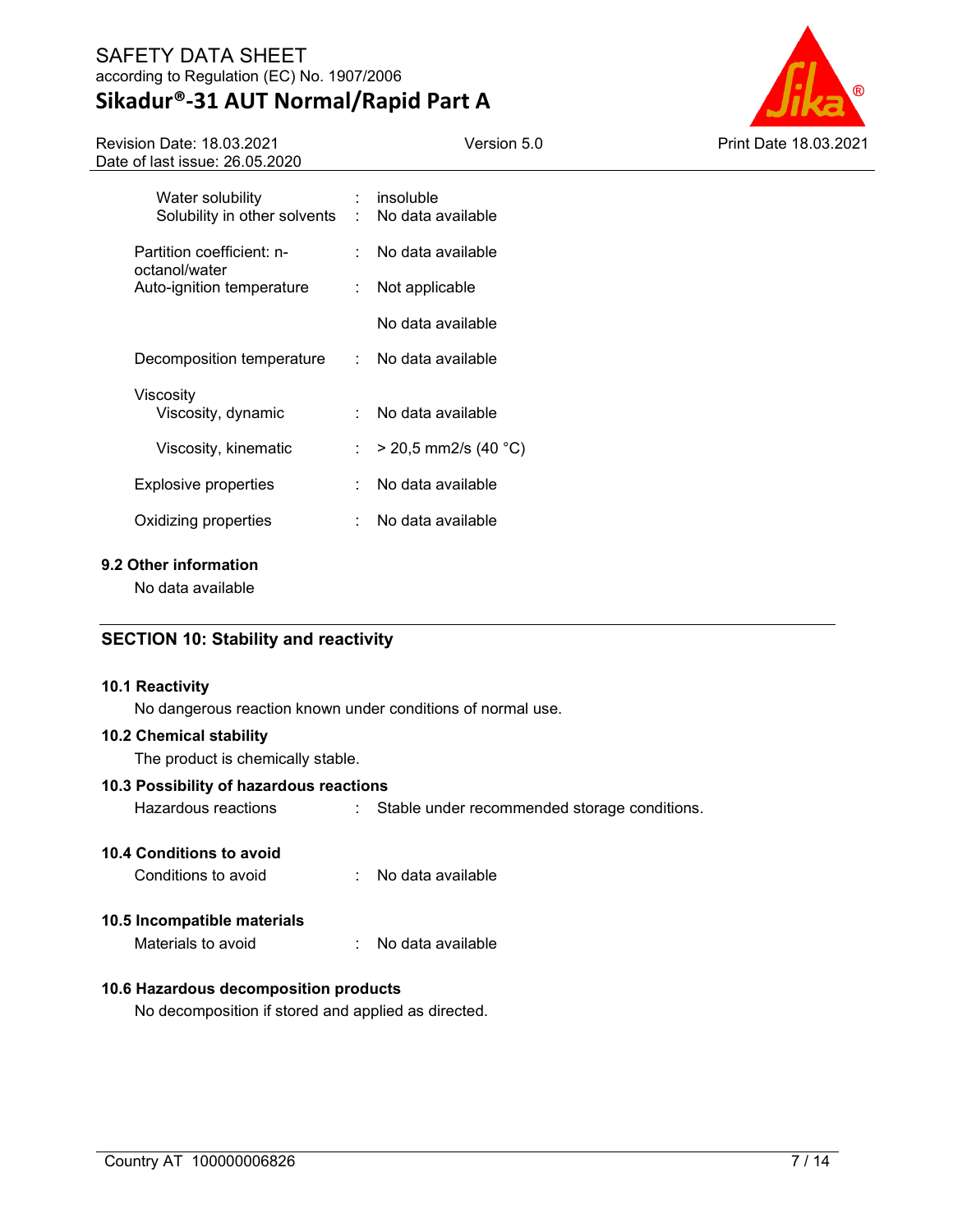## **Sikadur®-31 AUT Normal/Rapid Part A**



Revision Date: 18.03.2021 Date of last issue: 26.05.2020

#### **SECTION 11: Toxicological information**

#### **11.1 Information on hazard classes as defined in Regulation (EC) No 1272/2008**

## **Acute toxicity** Not classified based on available information. **Components: bis-[4-(2,3-epoxipropoxi)phenyl]propane:** Acute oral toxicity : LD50 Oral (Rat): > 5.000 mg/kg Acute dermal toxicity : LD50 Dermal (Rabbit): > 5.000 mg/kg **oxirane, mono[(C12-14-alkyloxy)methyl] derivs.:** Acute oral toxicity : LD50 Oral (Rat): > 5.000 mg/kg **(1-methylethyl)-1,1'-biphenyl:** Acute oral toxicity : LD50 Oral (Rat): 4.650 mg/kg Method: OECD Test Guideline 401 **Skin corrosion/irritation** Causes skin irritation. **Serious eye damage/eye irritation** Causes serious eye irritation. **Respiratory or skin sensitisation Skin sensitisation** May cause an allergic skin reaction. **Respiratory sensitisation** Not classified based on available information. **Germ cell mutagenicity** Not classified based on available information. **Carcinogenicity** Not classified based on available information. **Reproductive toxicity** Not classified based on available information. **STOT - single exposure** Not classified based on available information. **STOT - repeated exposure** Not classified based on available information. **Aspiration toxicity**

Not classified based on available information.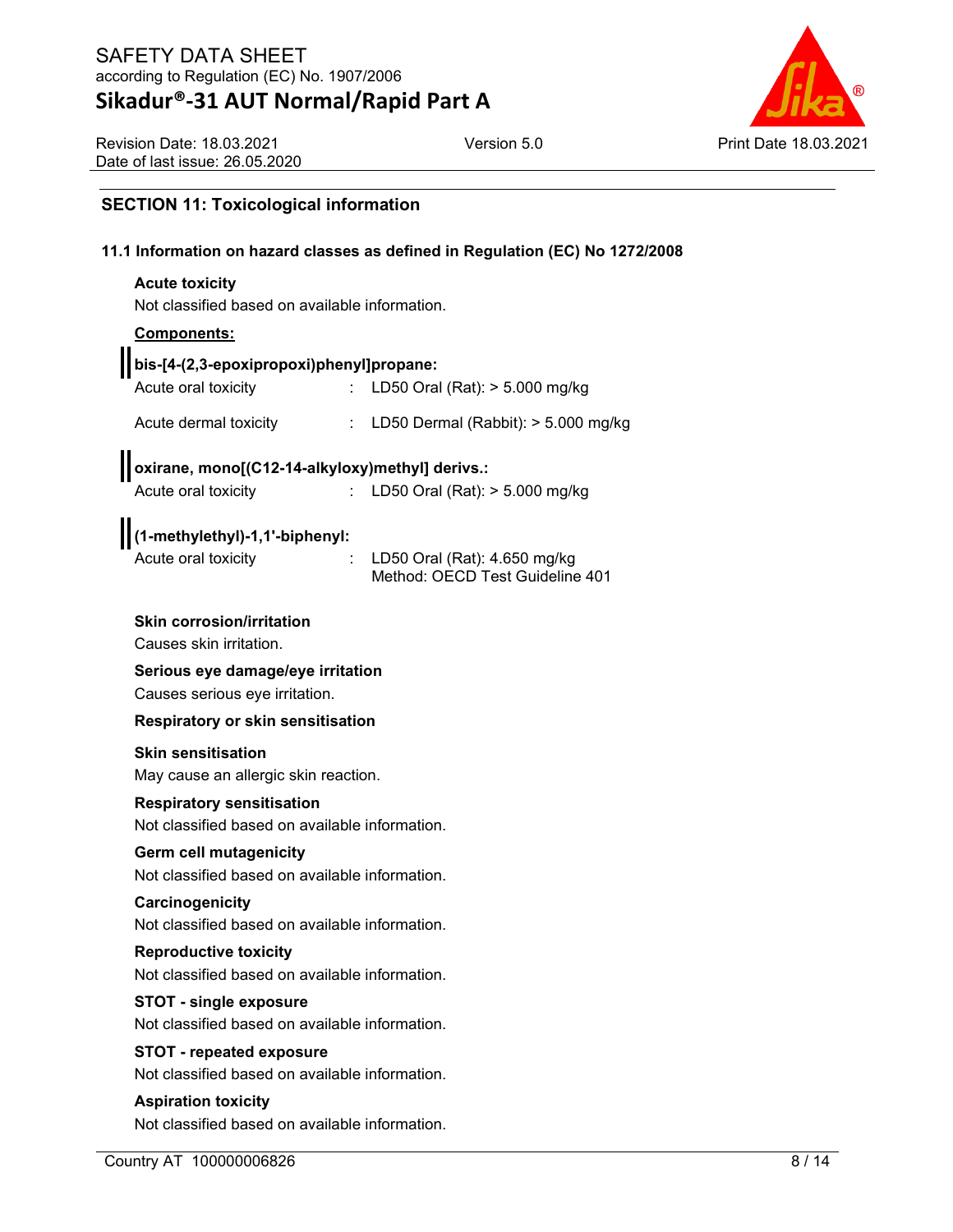## **Sikadur®-31 AUT Normal/Rapid Part A**

Version 5.0 Print Date 18.03.2021

Revision Date: 18.03.2021 Date of last issue: 26.05.2020

#### **11.2 Information on other hazards**

#### **Endocrine disrupting properties**

#### **Product:**

Assessment : The substance/mixture does not contain components considered to have endocrine disrupting properties according to REACH Article 57(f) or Commission Delegated regulation (EU) 2017/2100 or Commission Regulation (EU) 2018/605 at levels of 0.1% or higher.

#### **SECTION 12: Ecological information**

#### **12.1 Toxicity**

#### **Components:**

#### **bis-[4-(2,3-epoxipropoxi)phenyl]propane:**

| Toxicity to fish                                         | LC50 (Oncorhynchus mykiss (rainbow trout)): 2 mg/l<br>Exposure time: 96 h                            |
|----------------------------------------------------------|------------------------------------------------------------------------------------------------------|
| Toxicity to daphnia and other :<br>aquatic invertebrates | EC50 (Daphnia magna (Water flea)): 1,8 mg/l<br>Exposure time: 48 h                                   |
| [(1-methylethyl)-1,1'-biphenyl:<br>aquatic invertebrates | Toxicity to daphnia and other : LC50 (Daphnia magna (Water flea)): 0,167 mg/l<br>Exposure time: 48 h |
| 12.2 Persistence and degradability<br>No data available  |                                                                                                      |
| 12.3 Bioaccumulative potential<br>.                      |                                                                                                      |

No data available

#### **12.4 Mobility in soil**

No data available

#### **12.5 Results of PBT and vPvB assessment**

#### **Product:**

Assessment **Example 2.1** This substance/mixture contains no components considered to be either persistent, bioaccumulative and toxic (PBT), or very persistent and very bioaccumulative (vPvB) at levels of 0.1% or higher..

#### **12.6 Endocrine disrupting properties**

#### **Product:**

Assessment : The substance/mixture does not contain components considered to have endocrine disrupting properties according to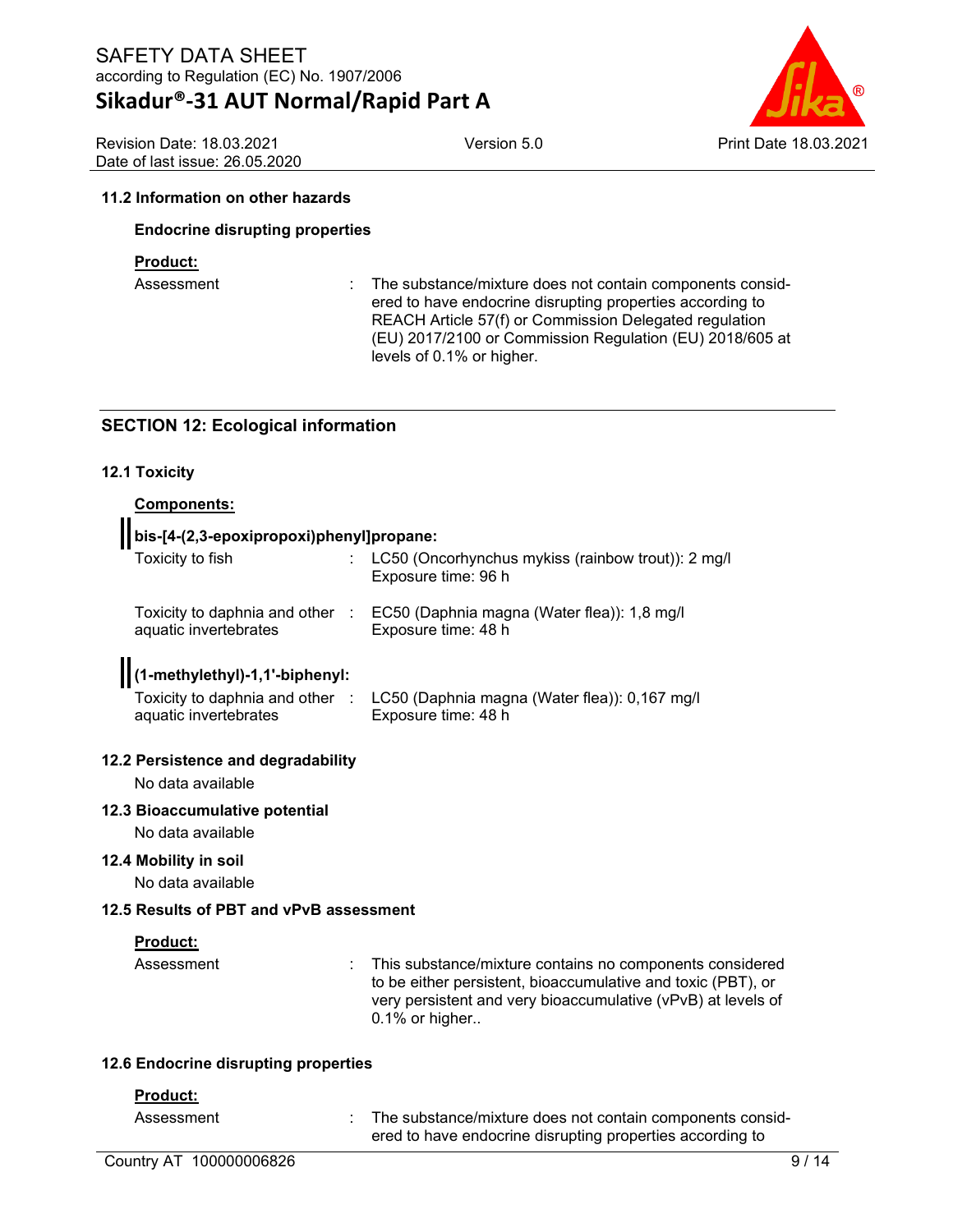## **Sikadur®-31 AUT Normal/Rapid Part A**



| Date of last issue: 26.05.2020                            |                                                                                                                                                        |  |
|-----------------------------------------------------------|--------------------------------------------------------------------------------------------------------------------------------------------------------|--|
|                                                           | REACH Article 57(f) or Commission Delegated regulation<br>(EU) 2017/2100 or Commission Regulation (EU) 2018/605 at<br>levels of 0.1% or higher.        |  |
| 12.7 Other adverse effects                                |                                                                                                                                                        |  |
| <b>Product:</b><br>Additional ecological infor-<br>mation | An environmental hazard cannot be excluded in the event of<br>unprofessional handling or disposal.<br>Toxic to aquatic life with long lasting effects. |  |

### **SECTION 13: Disposal considerations**

#### **13.1 Waste treatment methods**

Revision Date: 18.03.2021

| Product                   | The generation of waste should be avoided or minimized<br>wherever possible.<br>Empty containers or liners may retain some product residues.<br>This material and its container must be disposed of in a safe<br>way.<br>Dispose of surplus and non-recyclable products via a licensed<br>waste disposal contractor.<br>Disposal of this product, solutions and any by-products should<br>at all times comply with the requirements of environmental<br>protection and waste disposal legislation and any regional<br>local authority requirements.<br>Avoid dispersal of spilled material and runoff and contact with<br>soil, waterways, drains and sewers. |
|---------------------------|---------------------------------------------------------------------------------------------------------------------------------------------------------------------------------------------------------------------------------------------------------------------------------------------------------------------------------------------------------------------------------------------------------------------------------------------------------------------------------------------------------------------------------------------------------------------------------------------------------------------------------------------------------------|
| Austria - Waste catalogue | : 55905                                                                                                                                                                                                                                                                                                                                                                                                                                                                                                                                                                                                                                                       |
| Contaminated packaging    | Completely emptied packagings can be given for recycling.<br>Packaging containing remains of dangerous substances, as<br>well as packagings disposed of remains can be unharmed<br>eliminated in accordance with the regulations.                                                                                                                                                                                                                                                                                                                                                                                                                             |
|                           | 15 01 10* packaging containing residues of or contaminated<br>by dangerous substances                                                                                                                                                                                                                                                                                                                                                                                                                                                                                                                                                                         |

### **SECTION 14: Transport information**

#### **14.1 UN number**

| : UN 3077 |
|-----------|
| : UN 3077 |
| : UN 3077 |
|           |

**14.2 UN proper shipping name**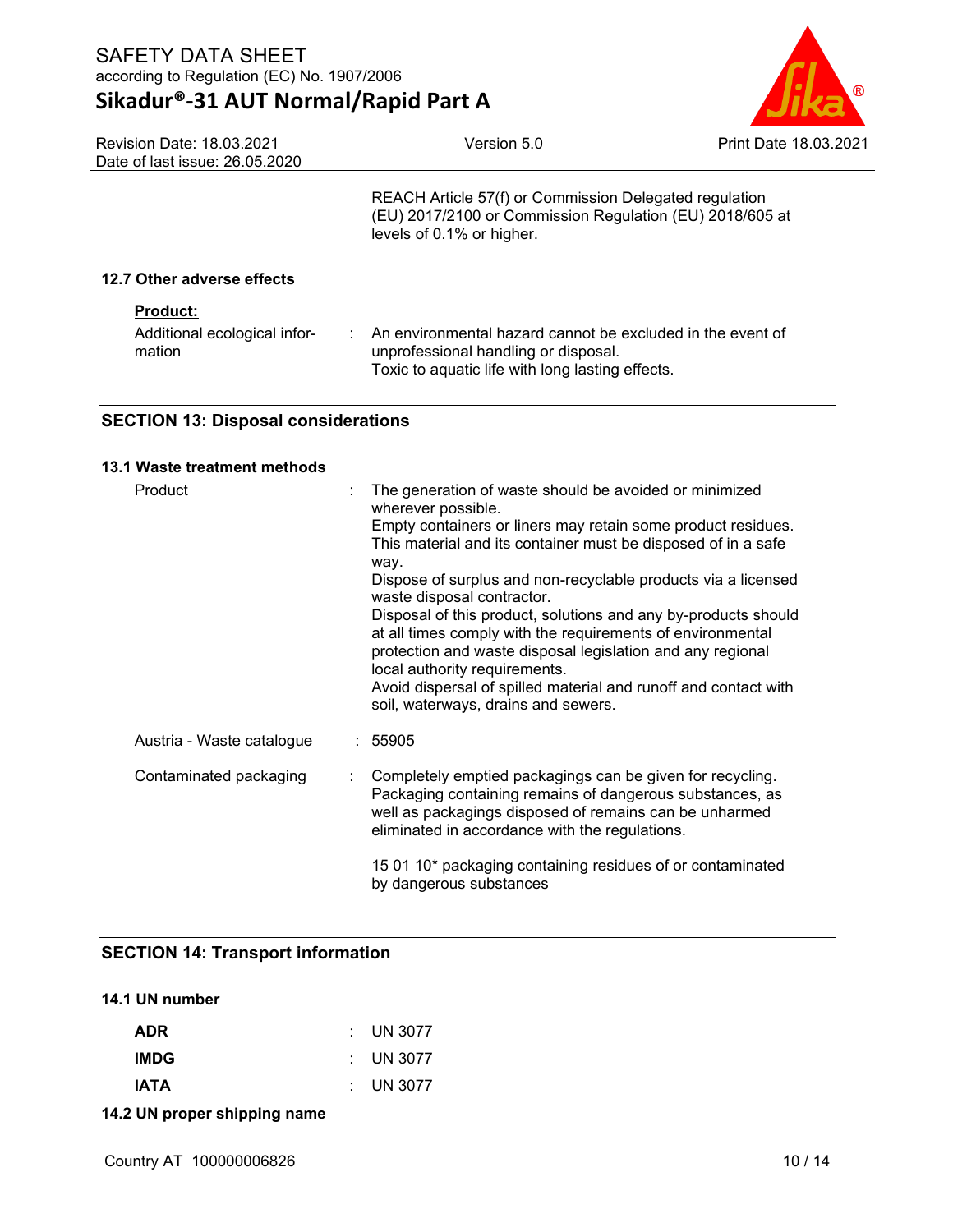**Sikadur®-31 AUT Normal/Rapid Part A**



| Revision Date: 18.03.2021<br>Date of last issue: 26.05.2020                                                                        | Version 5.0                                                                                    | <b>Print Date 18.03.2</b> |
|------------------------------------------------------------------------------------------------------------------------------------|------------------------------------------------------------------------------------------------|---------------------------|
|                                                                                                                                    |                                                                                                |                           |
| <b>ADR</b>                                                                                                                         | ENVIRONMENTALLY HAZARDOUS SUBSTANCE, SOLID,<br>N.O.S.<br>(epoxy resin)                         |                           |
| <b>IMDG</b>                                                                                                                        | ENVIRONMENTALLY HAZARDOUS SUBSTANCE, SOLID,<br>N.O.S.<br>(epoxy resin)                         |                           |
| <b>IATA</b>                                                                                                                        | Environmentally hazardous substance, solid, n.o.s.<br>(epoxy resin)                            |                           |
| 14.3 Transport hazard class(es)                                                                                                    |                                                                                                |                           |
| <b>ADR</b>                                                                                                                         | 9<br>÷                                                                                         |                           |
| <b>IMDG</b>                                                                                                                        | 9                                                                                              |                           |
| <b>IATA</b>                                                                                                                        | 9                                                                                              |                           |
| 14.4 Packing group                                                                                                                 |                                                                                                |                           |
| <b>ADR</b>                                                                                                                         |                                                                                                |                           |
| Packing group<br><b>Classification Code</b><br><b>Hazard Identification Number</b><br>Labels<br>Tunnel restriction code<br>Remarks | $\mathbf{III}$<br>M7<br>90<br>9<br>$(-)$<br>Transport in accordance with special provision 375 |                           |
| <b>IMDG</b><br>Packing group<br>Labels<br>EmS Code<br>Remarks                                                                      | Ш<br>9<br>$F-A, S-F$<br>Transport in accordance with 2.10.2.7 of the IMDG-Code                 |                           |
| <b>IATA (Cargo)</b><br>Packing instruction (cargo<br>aircraft)<br>Packing instruction (LQ)<br>Packing group<br>Labels<br>Remarks   | 956<br>Y956<br>Ш<br>Miscellaneous<br>Transport in accordance with special regulation A 197     |                           |
| IATA (Passenger)<br>Packing instruction (passen-<br>ger aircraft)<br>Packing instruction (LQ)<br>Packing group<br>Labels           | 956<br>÷<br>Y956<br>Ш<br>Miscellaneous                                                         |                           |
| <b>14.5 Environmental hazards</b>                                                                                                  |                                                                                                |                           |
| <b>ADR</b><br>Environmentally hazardous                                                                                            | yes                                                                                            |                           |
| <b>IMDG</b><br>Marine pollutant                                                                                                    | yes                                                                                            |                           |
| IATA (Passenger)                                                                                                                   |                                                                                                |                           |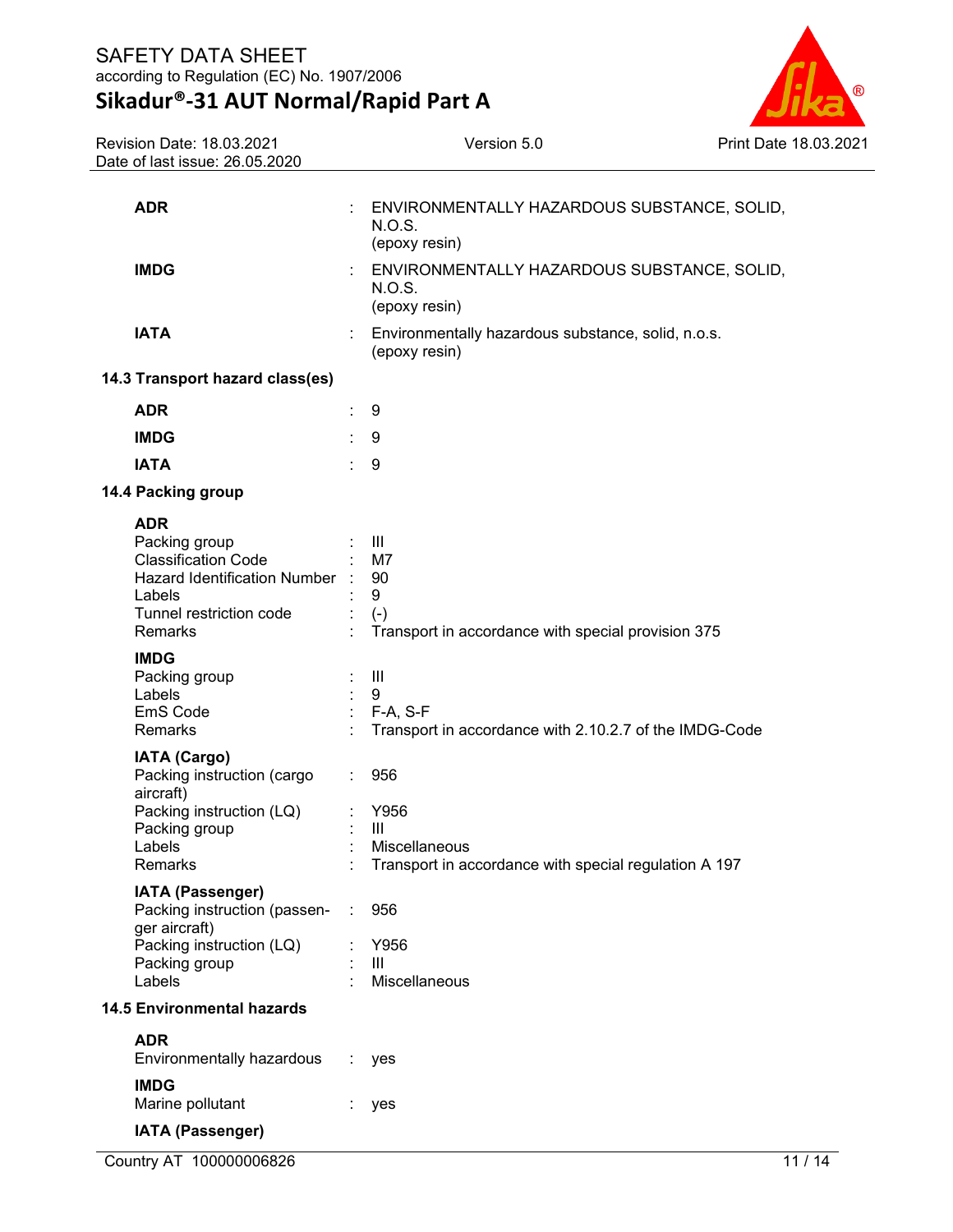## **Sikadur®-31 AUT Normal/Rapid Part A**

Version 5.0 Print Date 18.03.2021

Revision Date: 18.03.2021 Date of last issue: 26.05.2020

Environmentally hazardous : yes

**IATA (Cargo)** Environmentally hazardous : yes

#### **14.6 Special precautions for user**

The transport classification(s) provided herein are for informational purposes only, and solely based upon the properties of the unpackaged material as it is described within this Safety Data Sheet. Transportation classifications may vary by mode of transportation, package sizes, and variations in regional or country regulations.

#### **14.7 Transport in bulk according to Annex II of Marpol and the IBC Code**

Not applicable for product as supplied.

#### **SECTION 15: Regulatory information**

#### **15.1 Safety, health and environmental regulations/legislation specific for the substance or mixture**

| REACH - Restrictions on the manufacture, placing on<br>the market and use of certain dangerous substances,<br>preparations and articles (Annex XVII)                                                                                     |                                                                                       |   | Conditions of restriction for the fol-<br>lowing entries should be considered:<br>Number on list 3 |
|------------------------------------------------------------------------------------------------------------------------------------------------------------------------------------------------------------------------------------------|---------------------------------------------------------------------------------------|---|----------------------------------------------------------------------------------------------------|
| International Chemical Weapons Convention (CWC)<br><b>Schedules of Toxic Chemicals and Precursors</b>                                                                                                                                    |                                                                                       | t | Not applicable                                                                                     |
| REACH - Candidate List of Substances of Very High                                                                                                                                                                                        |                                                                                       |   | None of the components are listed                                                                  |
| Concern for Authorisation (Article 59).                                                                                                                                                                                                  |                                                                                       |   | $(=>0.1\%).$                                                                                       |
| REACH - List of substances subject to authorisation<br>(Annex XIV)                                                                                                                                                                       |                                                                                       |   | Not applicable                                                                                     |
| Regulation (EC) No 1005/2009 on substances that de-                                                                                                                                                                                      |                                                                                       |   | Not applicable                                                                                     |
| plete the ozone layer                                                                                                                                                                                                                    |                                                                                       |   |                                                                                                    |
| Regulation (EU) 2019/1021 on persistent organic pollu-                                                                                                                                                                                   |                                                                                       | ÷ | Not applicable                                                                                     |
| tants (recast)                                                                                                                                                                                                                           |                                                                                       |   |                                                                                                    |
| Regulation (EC) No 649/2012 of the European Parlia-                                                                                                                                                                                      |                                                                                       | ÷ | Not applicable                                                                                     |
| ment and the Council concerning the export and import                                                                                                                                                                                    |                                                                                       |   |                                                                                                    |
| of dangerous chemicals                                                                                                                                                                                                                   |                                                                                       |   |                                                                                                    |
| <b>REACH Information:</b><br>All substances contained in our Products are<br>- registered by our upstream suppliers, and/or<br>- registered by us, and/or<br>- excluded from the regulation, and/or<br>- exempted from the registration. |                                                                                       |   |                                                                                                    |
| Risk classification according :<br>to VbF                                                                                                                                                                                                | Exempt                                                                                |   |                                                                                                    |
| Seveso III: Directive 2012/18/EU of the European Parliament and of the Council on the control of ma-<br>jor-accident hazards involving dangerous substances.<br><b>ENVIRONMENTAL HAZARDS</b><br>E2                                       |                                                                                       |   |                                                                                                    |
| Water contaminating class<br>÷.<br>(Germany)                                                                                                                                                                                             | WGK 2 obviously hazardous to water<br>Classification according to AwSV, Annex 1 (5.2) |   |                                                                                                    |
| Volatile organic compounds                                                                                                                                                                                                               |                                                                                       |   | : Law on the incentive tax for volatile organic compounds                                          |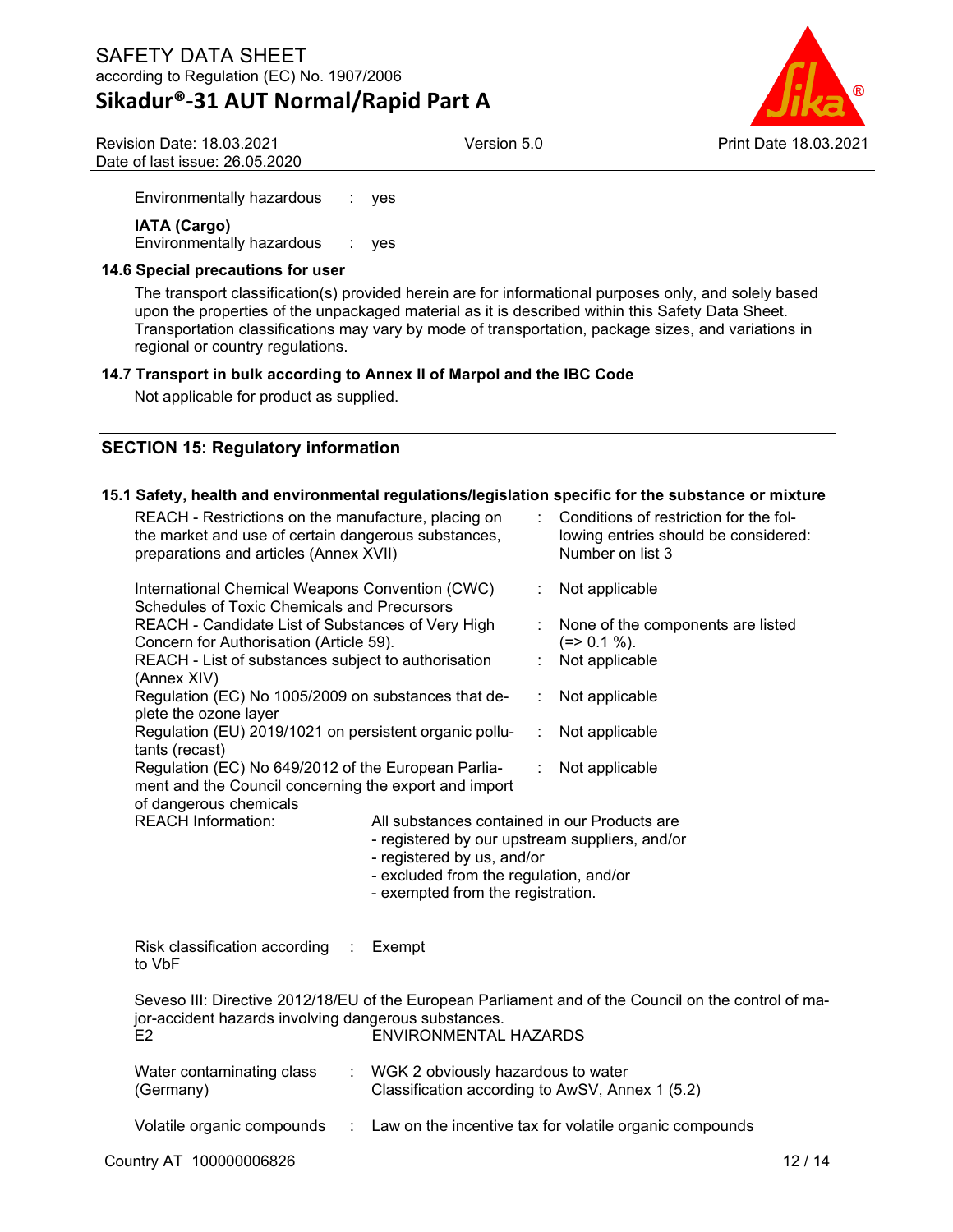## **Sikadur®-31 AUT Normal/Rapid Part A**

Version 5.0 Print Date 18.03.2021

Revision Date: 18.03.2021 Date of last issue: 26.05.2020

(VOCV) Volatile organic compounds (VOC) content: 0,01 % no VOC duties

Directive 2010/75/EU of 24 November 2010 on industrial emissions (integrated pollution prevention and control) Volatile organic compounds (VOC) content: 0,01 %

GISCODE : RE 30

#### **15.2 Chemical safety assessment**

No Chemical Safety Assessment has been carried out for this mixture by the supplier.

#### **SECTION 16: Other information**

| <b>Full text of H-Statements</b>        |                                                                |
|-----------------------------------------|----------------------------------------------------------------|
| H304                                    | May be fatal if swallowed and enters airways.                  |
| H315                                    | Causes skin irritation.                                        |
| H317                                    | May cause an allergic skin reaction.                           |
| H319                                    | Causes serious eye irritation.                                 |
| H400                                    | Very toxic to aquatic life.                                    |
| H410                                    | Very toxic to aquatic life with long lasting effects.          |
| H411                                    | Toxic to aquatic life with long lasting effects.               |
| <b>Full text of other abbreviations</b> |                                                                |
| <b>Aquatic Acute</b>                    | Short-term (acute) aquatic hazard                              |
| Aquatic Chronic                         | Long-term (chronic) aquatic hazard                             |
| Asp. Tox.                               | Aspiration hazard                                              |
| Eye Irrit.                              | Eye irritation                                                 |
| Skin Irrit.                             | Skin irritation                                                |
| Skin Sens.                              | Skin sensitisation                                             |
| <b>ADR</b>                              | European Agreement concerning the International Carriage of    |
|                                         | Dangerous Goods by Road                                        |
| CAS                                     | <b>Chemical Abstracts Service</b>                              |
| DNEL                                    | Derived no-effect level                                        |
| <b>EC50</b>                             | Half maximal effective concentration                           |
| <b>GHS</b>                              | <b>Globally Harmonized System</b>                              |
| <b>IATA</b>                             | International Air Transport Association                        |
| <b>IMDG</b>                             | International Maritime Code for Dangerous Goods                |
| LD50                                    | Median lethal dosis (the amount of a material, given all at    |
|                                         | once, which causes the death of 50% (one half) of a group of   |
|                                         | test animals)                                                  |
| <b>LC50</b>                             | Median lethal concentration (concentrations of the chemical in |
|                                         | air that kills 50% of the test animals during the observation  |
|                                         | period)                                                        |
| <b>MARPOL</b>                           | International Convention for the Prevention of Pollution from  |
|                                         | Ships, 1973 as modified by the Protocol of 1978                |
| <b>OEL</b>                              | Occupational Exposure Limit                                    |
| <b>PBT</b>                              | Persistent, bioaccumulative and toxic                          |
| <b>PNEC</b>                             | Predicted no effect concentration                              |